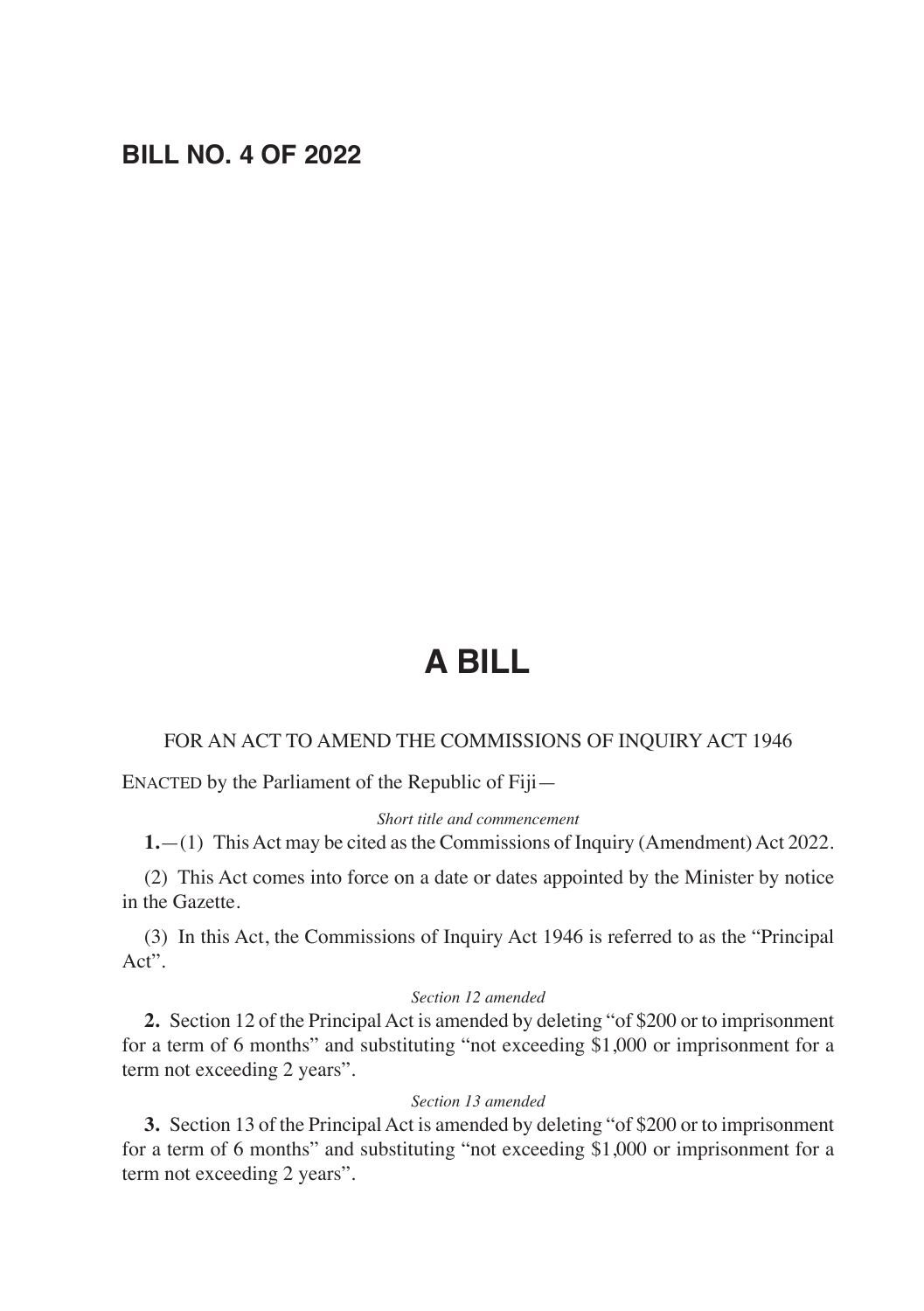# 2 *Commissions of Inquiry (Amendment)*— *of* **2022**

## *Section 14 amended*

**4.** Section 14 of the Principal Act is amended by deleting "of \$100 or to imprisonment for a term of 3 months" and substituting "not exceeding \$500 or imprisonment for a term not exceeding one year".

#### *Section 16 amended*

- **5.** Section 16 of the Principal Act is amended by
	- *(a)* deleting "\$200 or to" and substituting "\$1,000 or"; and
	- *(b)* deleting "6 months" and substituting "2 years".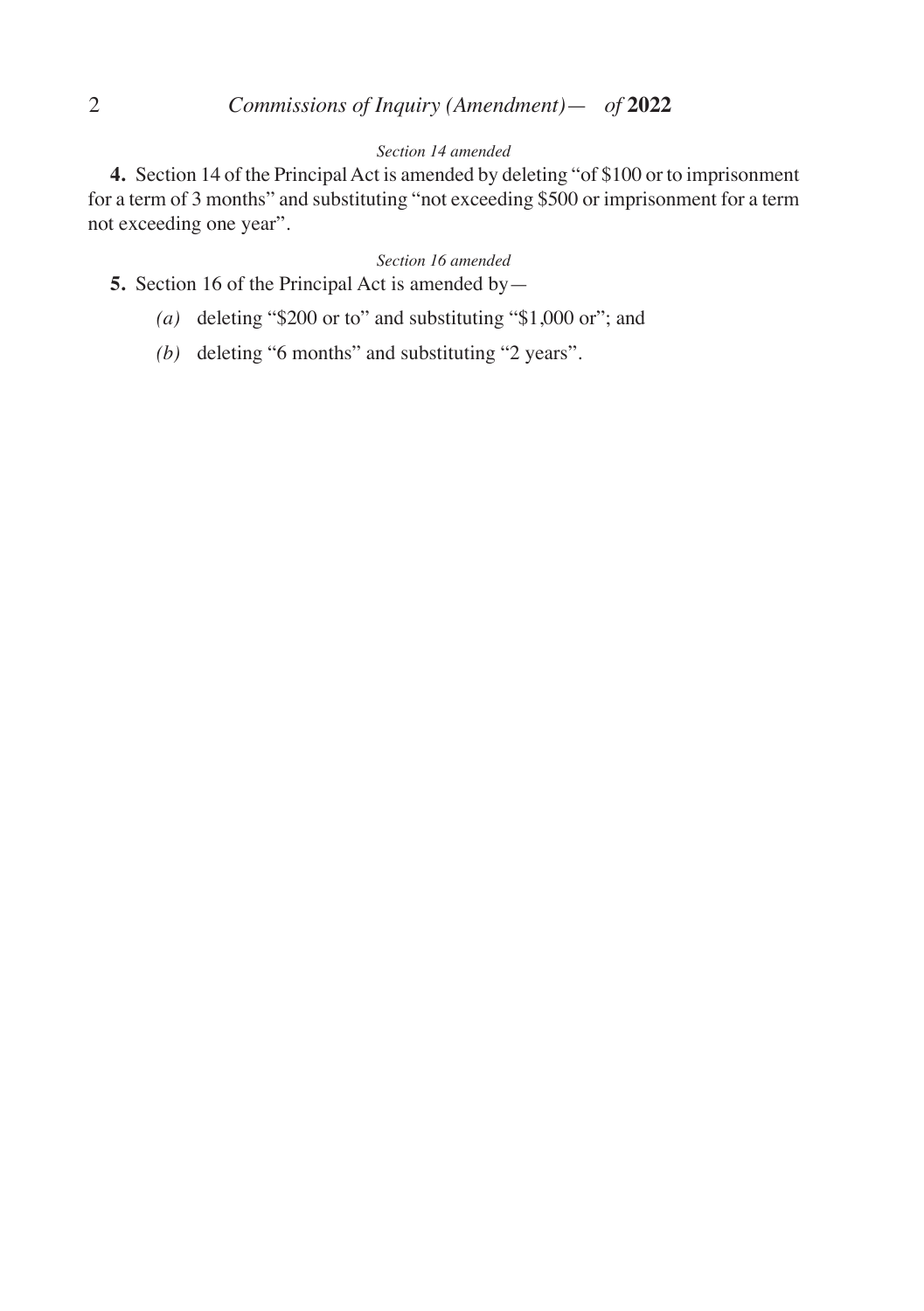*February 2022*

## COMMISSIONS OF INQUIRY (AMENDMENT) BILL 2022

## **EXPLANATORY NOTE**

*(This note is not part of the Bill and is intended only to indicate its general effect)*

## **1.0 BACKGROUND**

- 1.1 The Commissions of Inquiry Act 1946 (**'Act'**) provides for the holding of commissions of inquiry into matters of a public nature.
- 1.2 Under section 2 of the Act, the President appoints and authorises a Commissioner or Commissioners to inquire into any matter, which in the opinion of the President would be for the public welfare.
- 1.3 Accordingly, every Commission of Inquiry (**'Commission'**) appointed must specify the subject, nature and extent of inquiry given the seriousness of the matter that any Commission is tasked to conduct an inquiry into.
- 1.4 The last Commission appointed was in 2007 by the then President, His Excellency Ratu Josefa Iloilovatu Uluivuda, to inquire into and report on the appointment, conduct and performance of Magistrates, the operation and performance of the Magistrates Courts, including the registries and to make recommendations on, *inter alia*, the elimination and prevention of any corrupt, improper or inefficient practices within the Magistrates Courts in Fiji.
- 1.5 The Act however had been amended on three occasions some 40 to 60 years ago, i.e. in 1961, 1970 and 1982, which *inter alia* dealt with provisions relating to the appointment of fresh commissioners and oaths of Commissioners.
- 1.6 The offence provisions however were last amended in 1961. These provisions currently prescribe penalties that do not achieve the aim of deterring the commission of offences under the Act and as such, it is imperative that these provisions be reviewed accordingly.